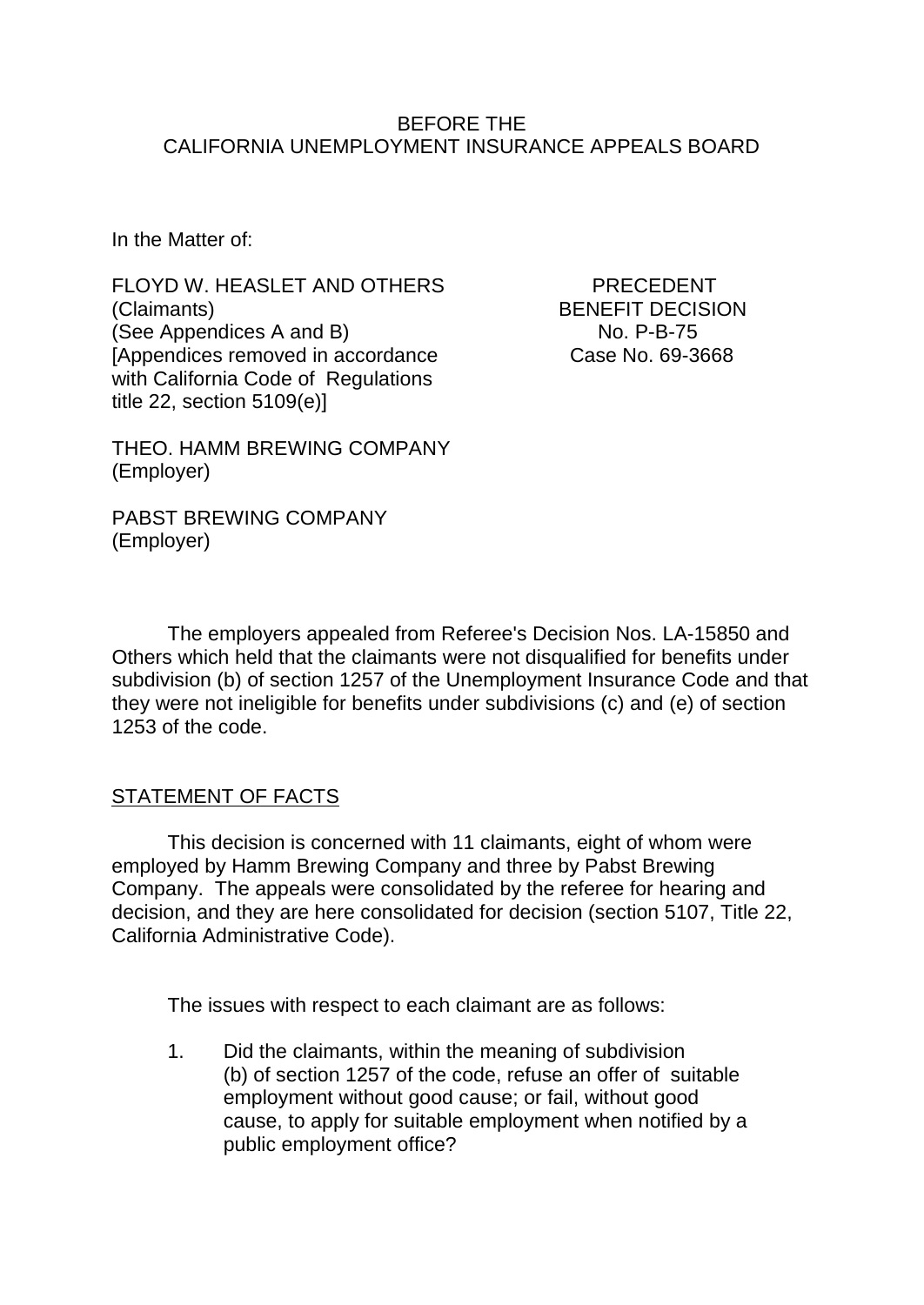- 2. Were the claimants, during certain weeks which are specified in the appendices, available for work within the meaning of subdivision (c) of section 1253 of the code?
- 3. Did the claimants, during the weeks specified in No. 2, conduct a search for suitable work in accordance with specific and reasonable instructions of a public employment office, as required under subdivision (e) of section 1253 of the code?

We will begin with the claimants employed by Hamm Brewing Company. These are listed in Appendix A. The case of Floyd W. Heaslet is arbitrarily selected as the lead case. We will go into his case at some length, setting forth both facts which are peculiar to his case and also certain other facts which are common to all the cases. We will then treat each of the remaining claimants individually but more briefly. We will close with some specific findings regarding all of the claimants.

FLOYD W. HEASLET: Heaslet registered for work with the Department of Human Resources Development and filed an additional claim for unemployment benefits as of January 28, 1968 in Duarte. Before filing this claim, he had last been employed by Hamm Brewing Company in Los Angeles until January 26, 1968. He worked 37 and one-half hours a week for this employer as a bottler at a wage of something over \$4 an hour. He was laid off on January 26, 1968 because of lack of work. He claimed unemployment benefits for the weeks ending February 3, 1968 and February 10, 1968 and then returned to work. These are the only weeks involved in Heaslet's case.

Heaslet has worked in the brewing industry since 1954. He is classified under the union contract to which the employers are parties as a "Permanent Bottler." He and the other seven claimants listed in Appendix A were among the 54 Permanent Bottlers laid off by the employer on January 26, 1968. At that time there were 17 so-called "Extra Bottlers" working at the Anheuser-Busch Brewery at 15800 Roscoe Boulevard in Van Nuys, and two "Extra Bottlers" at the Maier Brewery Company at 500 East Commercial Street in Los Angeles. Under the union contract, 19 of these permanent bottlers had the right, in connection with this layoff, and in the order of their plant seniority, to "bump" or displace these extra bottlers. The Anheuser-Busch and Maier Breweries were within the so-called "bumping area." Insofar as the instant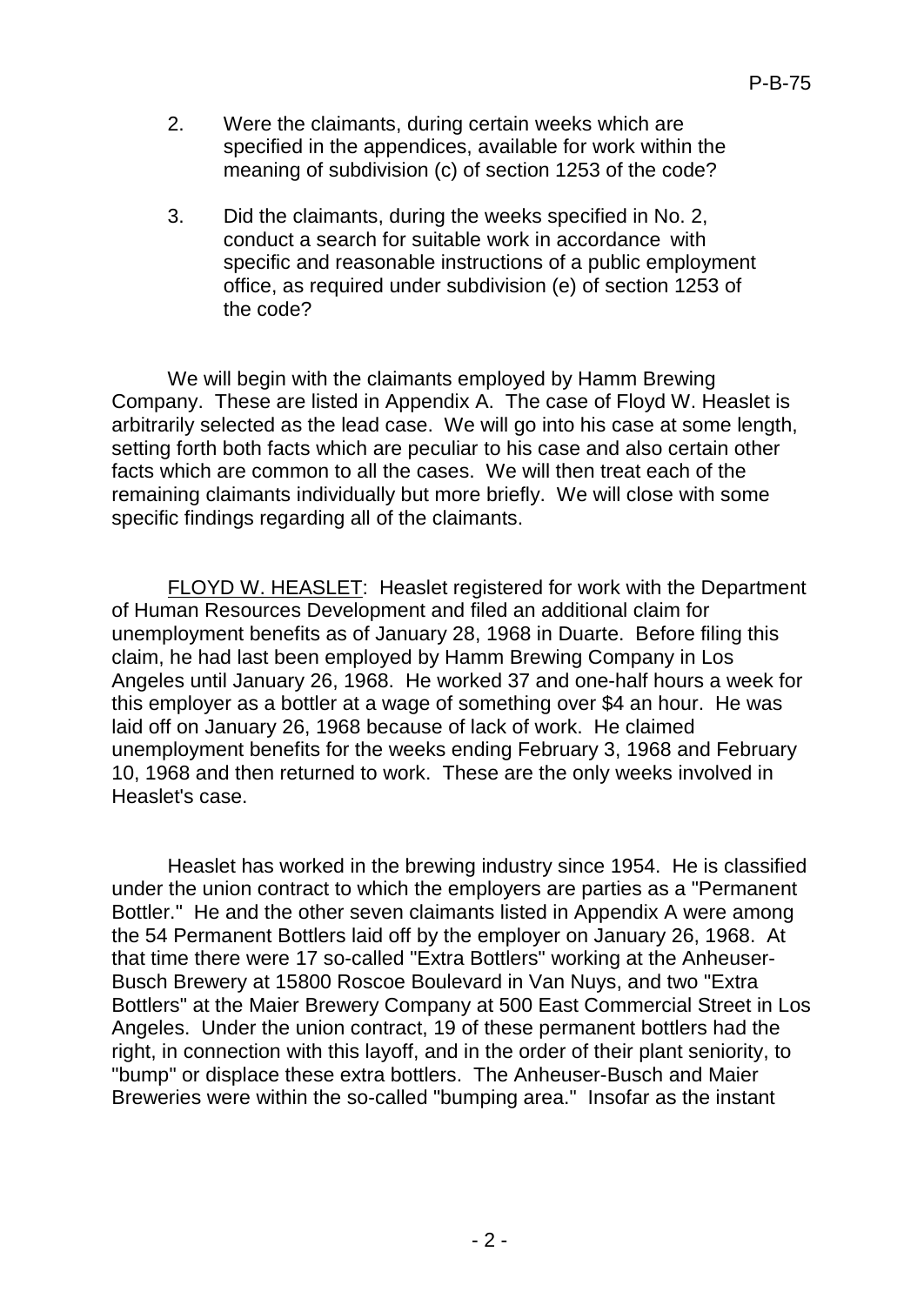case is concerned, this area contains the industrial plants within the Los Angeles area of the five members of the California Brewers Association, as well as the Maier Brewing Company plant. The Association members are parties to a master collective bargaining agreement with the union. Maier Brewing Company is a party to a separate but identical agreement with the union. The five members of the Association are as follows:

Anheuser-Busch. Inc. Pabst Brewing Company (aka Budweiser Brewery) 1910 North Main Street 15800 Roscoe Boulevard Los Angeles, California Van Nuys, California

Theo. Hamm Brewing Company 6521 Woodman Avenue 2080 East 49<sup>th</sup> Street Van Nuys, California Los Angeles, California

Miller Brewing Company 819 North Vernon Avenue Azusa, California

Jos. Schlitz

The union representing the claimants is Bottlers Union Local 896 in Los Angeles. This union is a part of the Teamster Brewery and Soft Drink Workers Joint Board of California which negotiated the collective bargaining agreements referred to above.

In the manner prescribed by the union agreement, Heaslet and the other permanent bottlers involved in the aforesaid layoff were notified on Thursday, January 25, 1968 that they would be laid off on the following day. Such notice was promulgated in the following manner.

The employer notified the union of the impending layoff on Thursday morning, and the union in turn notified the union steward at the employer's plant. The steward then posted a list on Thursday afternoon or Friday morning showing the names of the men who were to be laid off. The list also showed that there were 17 extra bottlers employed at Anheuser-Busch and two at Maier Brewing Company who could be bumped. The permanent bottlers who were to be laid off could make an entry on the posted notice showing whether or not they wished to bid for the jobs held by the extra bottlers. The steward could then relay this information to the union. The union in turn could dispatch as many as 19 permanent bottlers to displace the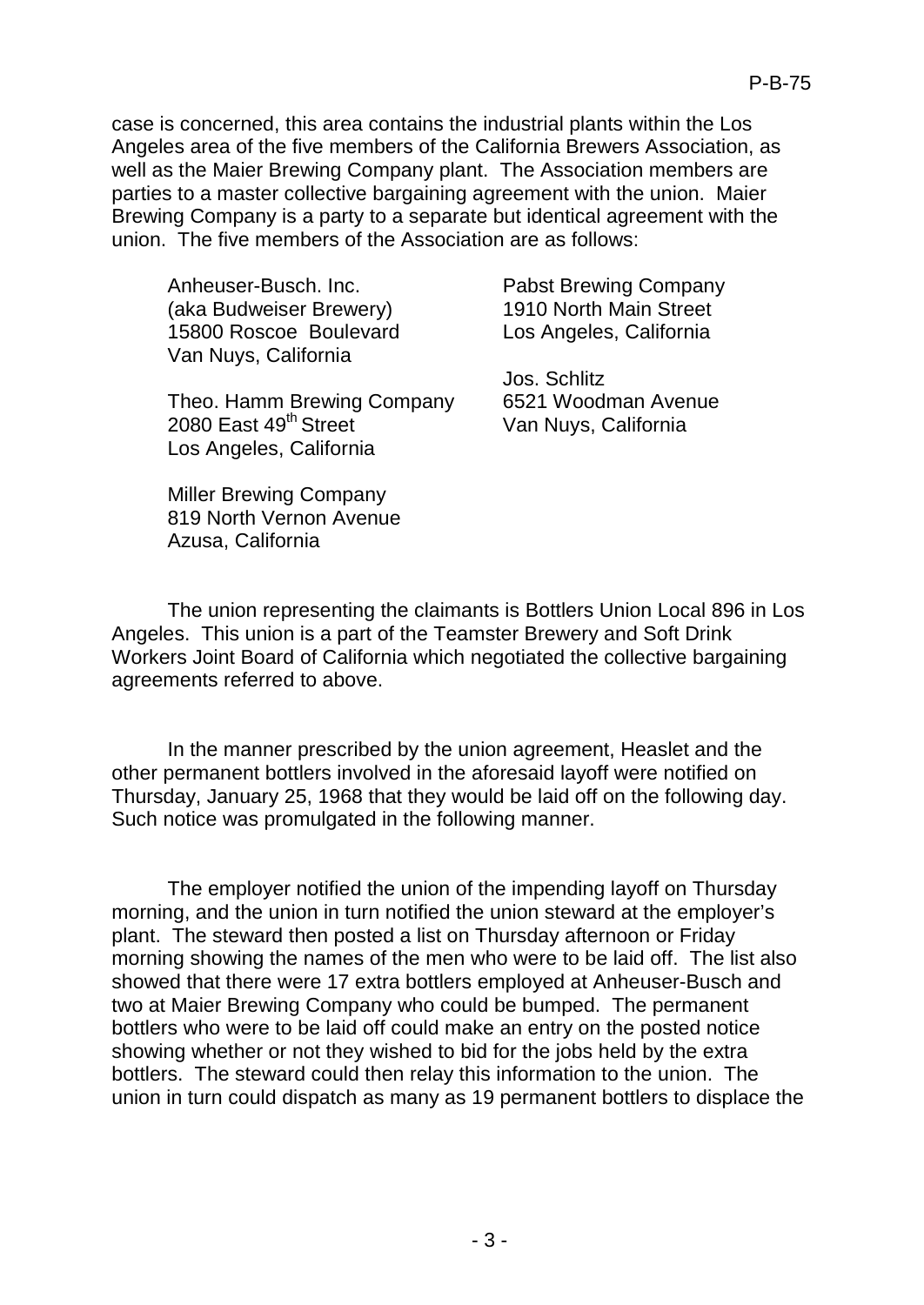extra bottlers. Heaslet bid for one of the available jobs at Maier Brewing Company, but he did not have enough seniority to be dispatched by the union to that brewery. He made it known to the union steward that he did not wish to bid for a job at Anheuser-Busch. He was not interested at that time in trying to bump an extra bottler at that brewery because he considered that it was too far from his home. According to Heaslet, it took him over an hour to drive from his home in Azusa to the employer's plant on East 49th Street in Los Angeles. The distance between the two points was about 28 or 29 miles. He considered that it would have taken him two hours each way to drive between his home and the Anheuser-Busch plant in Van Nuys the one-way distance being 50 miles. The employer submitted data purporting to show that the distance could be traversed in 65 minutes via the freeway system.

If Heaslet had had sufficient seniority in relation to the other bidders to bump an extra bottler at Anheuser-Busch, he could have been dispatched by his union so as to start work there on Monday, January 29, 1968. Under the union contract, Anheuser-Busch could have rejected him as an employee only if he were not "competent to fill the position held by the extra Bottler to be displaced."

Anheuser-Busch did not make Heaslet or any other of the claimants an offer of employment. The union agreement provides that "all employees must be secured through the union if the union can supply competent men within 48 hours." Extra Bottlers are paid 50¢ an hour less than Permanent Bottlers. There was no contention that Anheuser-Busch desired to have its 17 extra bottlers displaced by 17 of the 54 permanent bottlers who had been laid off by Hamm on January 26, 1968. Hamm Brewing Company made no attempt to refer bottlers to Anheuser-Busch. Such an attempt would have been contrary to the union contract. All referrals are made by the union.

During his two weeks of unemployment in the early part of 1968 Heaslet complied with the Department's instructions that he seek work through his union. He was duly registered for work with his union. He was entitled to be referred by his union to breweries in accordance with both his "industry seniority" and his "plant seniority."

The claimants listed in Appendix A, who were among the permanent bottlers laid off by Hamm on January 26, 1968, believed that the layoff period would be short. This belief was predicated on "rumors" and on their general knowledge of layoff and hiring patterns in the local brewing industry. They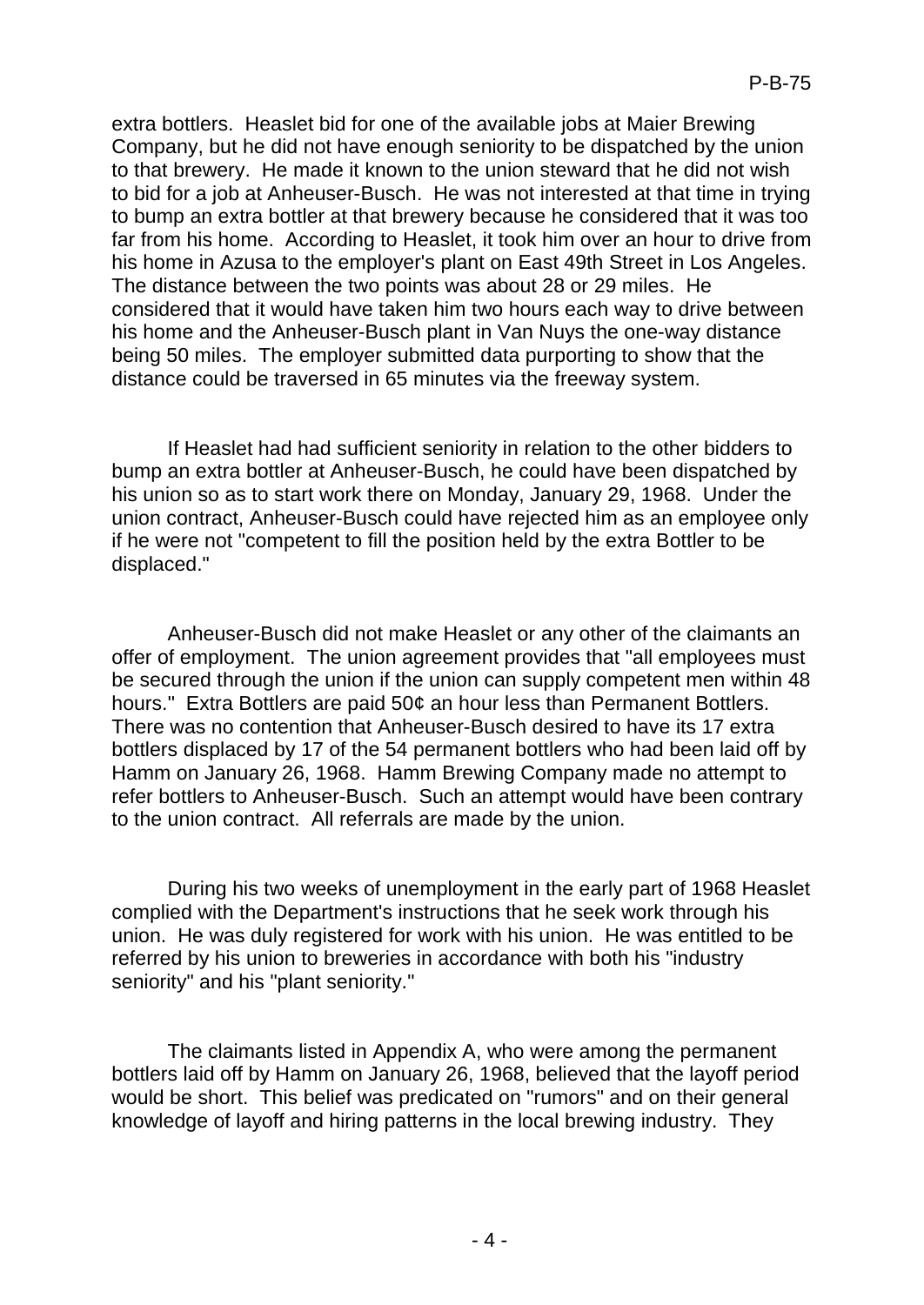were not told by the employer how long the layoff was expected to last. Hamm Brewing Company recalled 14 bottlers during the week following the layoff date. Others were recalled later. Five of the claimants claimed benefits for only one week, five claimed benefits for two weeks, and one claimant claimed benefits for three weeks. (Pursuant to stipulation by the parties, the referee obtained this information as to the duration of the appeal periods from the various local offices after the hearing was concluded.) All of these claimants stopped claiming benefits in February 1968 because they had returned to work. During the layoff period they did not look for work outside the brewing industry and were not instructed by the Department to do so.

Heaslet was ready at all times while claiming benefits to return to work for the employer or to accept employment at any of the six breweries in the bumping area except two. He was not willing during that time to work in the two breweries in the San Fernando Valley; namely, Anheuser-Busch and Schlitz. He considered that they were not within reasonable commuting distance from his home.

According to Heaslet, at the time he was confronted with the option of bidding for one of the jobs held by the extra bottlers at Anheuser-Busch, he did not know what his working hours might be in that establishment if he were to bid successfully for such work. Anheuser-Busch maintains a variety of working shifts and has in the past made a practice of moving employees with low plant seniority from one shift to another on short notice. Each of these shifts is a seven and one-half hour shift. Besides the more or less standard first, second and third shifts within a 24-hour period there are also certain overlapping shifts. For example there is an "early" day shift and a "late" day shift. The permanent bottlers who bump extra bottlers at Anheuser-Busch may get the least desirable working hours there by virtue of their low plant seniority, and they are subject to frequent shift changes. They can be moved around to as many as three different shifts within a single week. Because of such irregular working hours, it was alleged that they cannot establish a ridesharing arrangement for commuting.

JACK PFIRRMAN: Following his layoff on January 26, 1968, Pfirrman filed an additional claim for benefits as of January 28, 1968 in Alhambra. He filed continued claims for the weeks ending February 3, 1968 and February 10, 1968, and then returned to work. He did not try to bump an extra bottler at Anheuser-Busch because he considered that the commuting time and distance would be excessive. The distance between his home in Rosemead and the plant in Van Nuys is about 36 miles. The employer submitted data purporting to show that the commuting time by automobile over this distance would be about 40 minutes each way.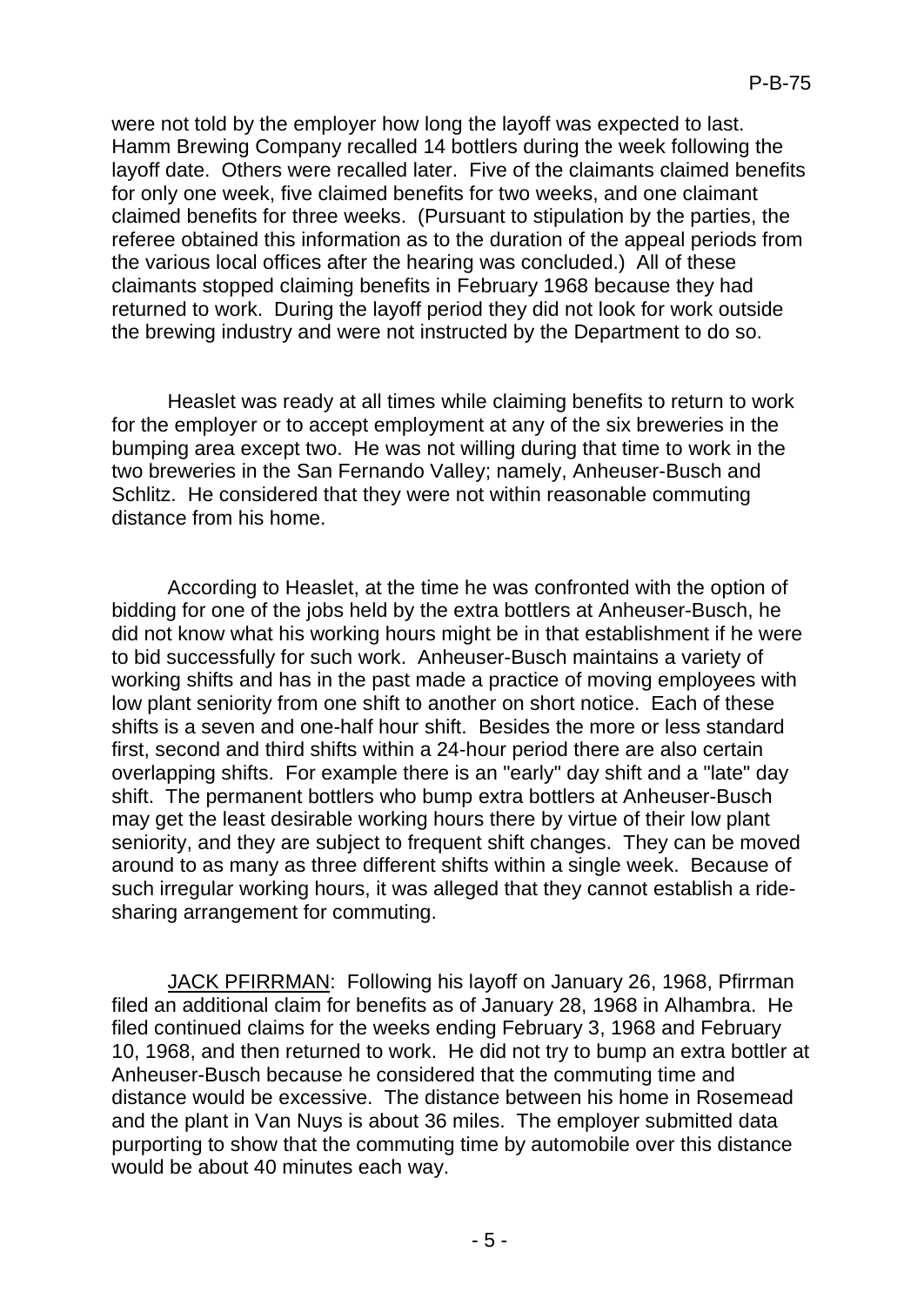ROLAND W. MAYS: Following his layoff on January 26, 1968 Mays filed an additional claim for benefits as of January 28, 1968 in Whittier. He filed continued claims for the weeks ending February 3, 1968 and February 10, 1968 and then returned to work. He did not try to bump an extra bottler at Anheuser-Busch because he was of the opinion it would take him too long to traverse the distance of about 42 miles between his home in Whittier and the plant. He considered that he would have to allow two hours each way to traverse this distance if the traffic were heavy. He lives about four or five miles from the nearest freeway on-ramp. The employer submitted data purporting to show that Mays could have traversed the 42 miles in 45 minutes. Mays made an unsuccessful bid to bump an extra bottler at Maier Brewing Company.

Mays contended that brewery bottlers are tired when they reach the end of their work shifts and that they cannot drive safely over long distances while in a state of fatigue.

WILLIAM E. BARRY: Following his layoff on January 26, 1968 Barry filed an additional claim for unemployment benefits in Inglewood as of January 28, 1968. He entered the phrase "temporary layoff" on the additional claim form. He filed a continued claim for only one week, the week ending February 3, 1968. He then went to work at Anheuser-Busch on February 5, 1968. He did not go to work there on January 29, 1968 because his "car was not in condition to make that long a drive." This quoted phrase appeared in a letter dated February 15, 1968 which the claimant sent to the Department. His car was in running condition but needed some repairs to render it capable of longrange commuting. Barry's estimate of the one-way distance between his home in Hawthorne and the Anheuser-Busch brewery was 31 miles. The employer submitted data purporting to show that the distance was 27 miles and that it could be traversed in 28 minutes. Barry had his automobile repaired and proceeded to displace an extra bottler at Anheuser-Busch on February 5, 1968, as mentioned above.

ALEX M. BEATTIE: Following his layoff from Hamm Brewing Company on January 26, 1968 Beattie filed an additional claim for unemployment benefits as of January 28, 1968 in Norwalk. He claimed benefits for three weeks and then returned to work at the same brewery. He understood at the outset (on the basis of rumors) that the layoff period would be short. He told the Department on February 7, 1968 that he was "off temporarily due to floor tax." He was the only one of the 11 claimants who was unemployed for more than two weeks. He would have bid for one of the jobs at Anheuser-Busch if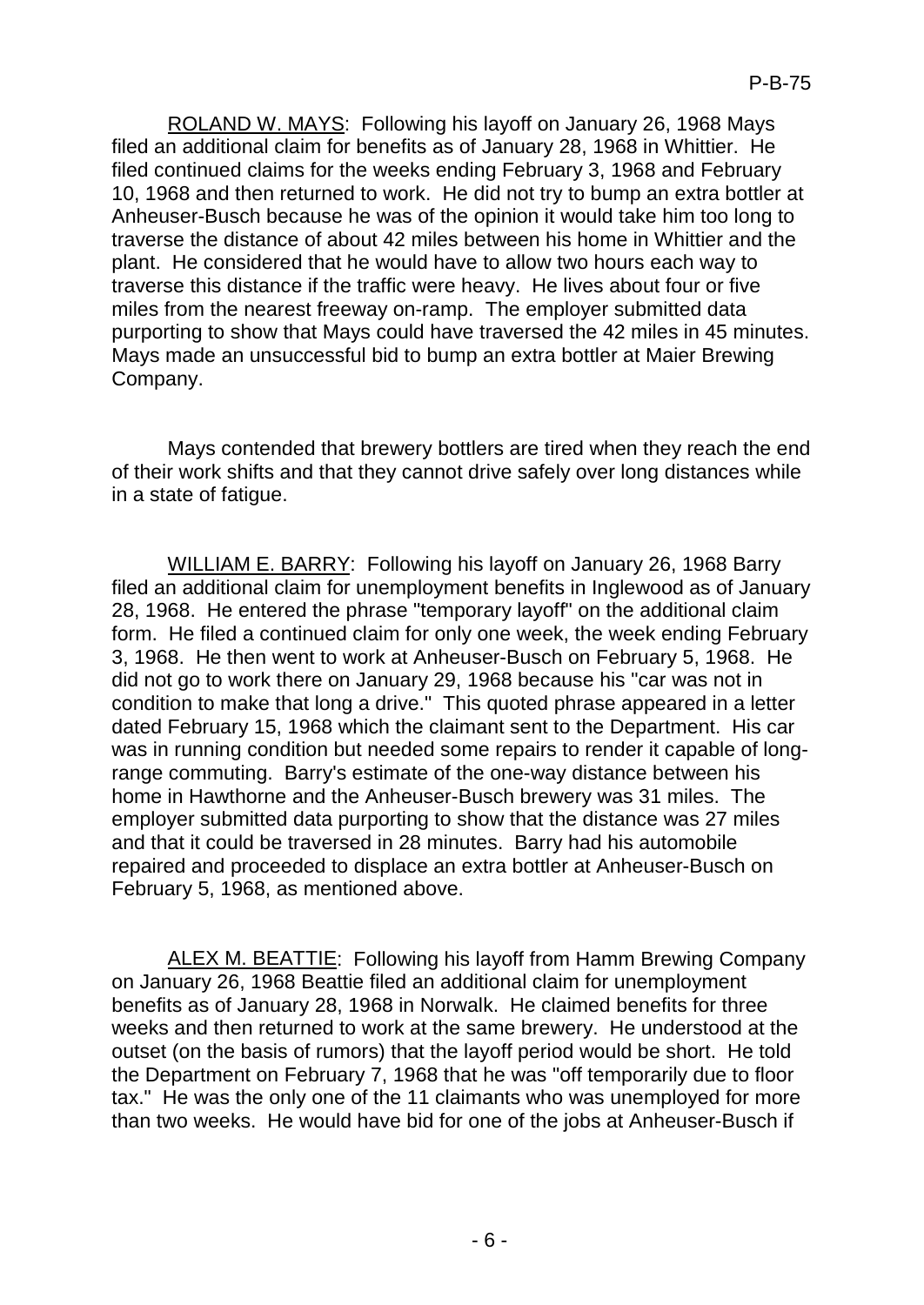he had been informed that his failure to do so would jeopardize his claim for unemployment insurance. He did not exercise his bumping right because he considered that the distance and travel time between his home in La Mirada and the Anheuser-Busch plant were excessive. He testified that the distance each way was about 50 miles and that the one-way trip could take as long as two hours and 15 minutes when the freeways were congested. He conceded

that under favorable conditions he could make the trip in little over an hour. The employer submitted data purporting to show that the distance was 47 miles and that it could be traversed in 50 minutes.

JOHN J. ROWE: Following his layoff from Hamm Brewing Company on January 26, 1968, Rowe filed an additional claim for unemployment benefits as of January 28, 1968 in Norwalk. He claimed benefits for two weeks and returned to work for Hamm Brewing Company on February 12, 1968.

Rowe, who has relatively low seniority, did not bid for one of the jobs at Anheuser-Busch because he considered that the distance and travel tine between Downey and Van Nuys were excessive. The distance is 40 miles, and, according to the employer, it can be traversed within 41 minutes by automobile.

JOHN T. EWING: Following his layoff from Hamm Brewing Company on January 26, 1968, Ewing filed an additional claim for unemployment benefits as of January 28, 1968 in the Huntington Park area. He claimed benefits for the week ending February 3, 1968 and then returned to work.

His home is located 37 miles from Anheuser-Busch. He did not bid for a job at that brewery because he considered that it was too far from his home. The employer presented data purporting to show that the distance between his home in Walnut Park and the brewery could be traversed within 48 minutes by automobile.

ROBERT J. ULMEN: Following his layoff from Hamm Brewing Company on January 26, 1968, Ulmen filed an additional claim for benefits as of January 28, 1968 in Pasadena. He claimed benefits for the week ending February 3, 1968 and then returned to work.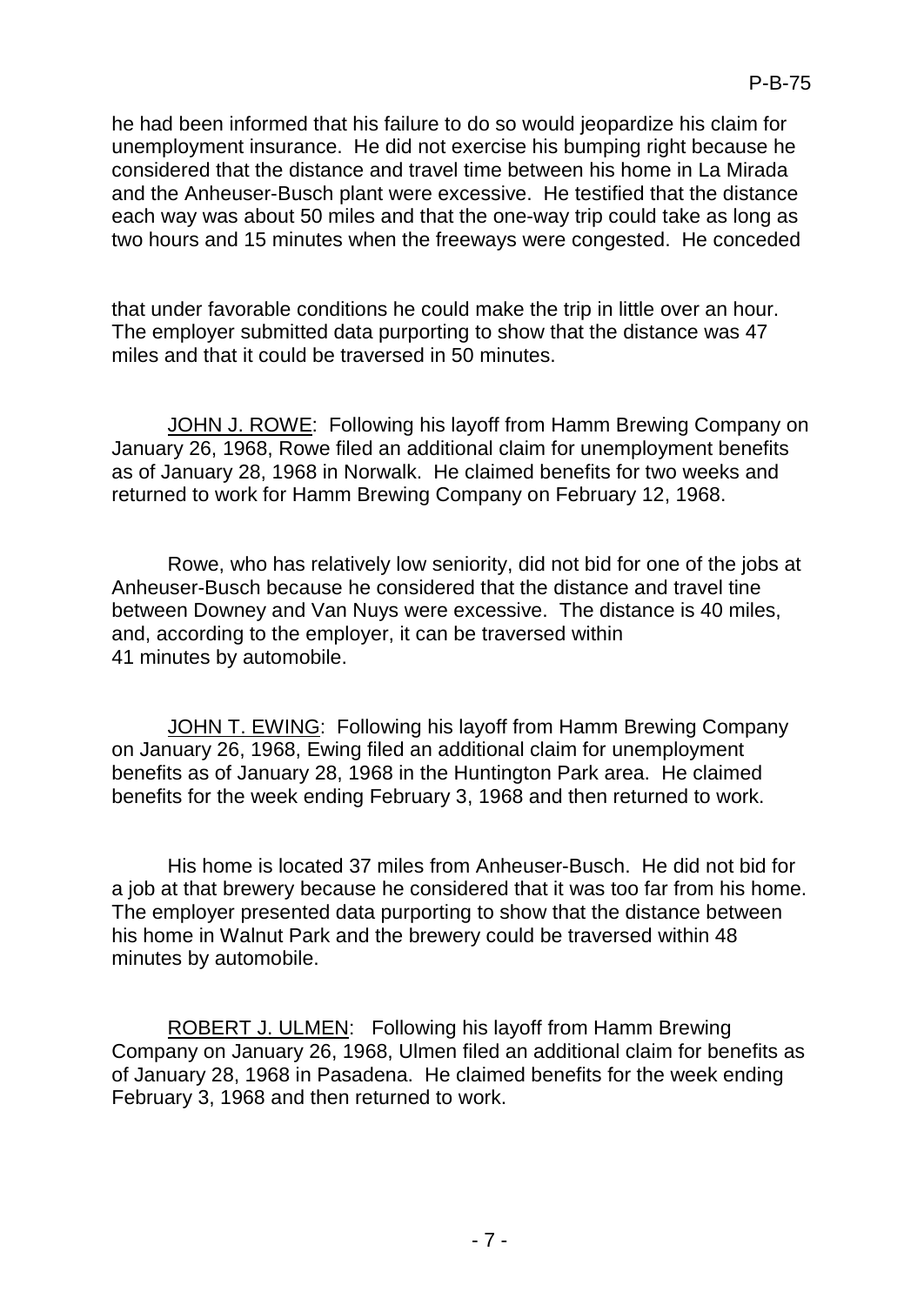He elected not to bid for a job at Anheuser-Busch because he was of the opinion that the plant was too far from his home. The Department estimated the distance at 40 miles. The employer submitted data purporting to show that the commuting time between Ulmen's home in Sierra Madre and the plant was not over 63 minutes by the most direct route (a distance of 27 miles), or 50 minutes by a roundabout route (41 miles long) involving more freeway driving.

Thus far we have been concerned with the eight claimants employed by Hamm Brewing Company. We will now turn our attention to the three claimants employed by the Pabst Brewing Company. These are listed in Appendix B.

JOSEPH TROISI: Troisi had been employed by the Pabst Brewing Company for about a year. He was laid off by this employer on February 9, 1968. He did not try to bump an extra bottler at the Anheuser-Busch plant because he decided that it was too far from his home in Huntington Beach. He estimated that the distance was about 57 miles each way. He filed his initial claim for benefits as of February 11, 1968. He returned to work after being credited by the Department with the week ending February 17, 1968 as a noncompensable waiting period. This is the only week involved in the appeal as to Troisi.

The employer presented evidence purporting to show that the aforesaid distance was 58 miles each way, and that it could be traversed in from 58 minutes to one hour and ten minutes by automobile, depending on traffic conditions.

JOE SPINELLA: Spinella filed an additional claim for benefits as of February 11, 1968. Thereafter he claimed benefits for the week ending February 17, 1968 and then returned to work on February 20, 1968. He was laid off by Pabst Brewing Company on February 9, 1968 and did not try to bump an extra bottler at the Anheuser-Busch plant because he thought it was too far from his home in El Monte. The Department found that the distance each way was 35 miles. The employer agreed with this finding and submitted evidence to the effect that this distance could be traversed in 40 minutes.

HARRY PETERSON: Peterson filed an additional claim for benefits as of February 18, 1968. He claimed full benefits for the week ending February 24, 1968 and partial benefits for the week ending March 2, 1968. These are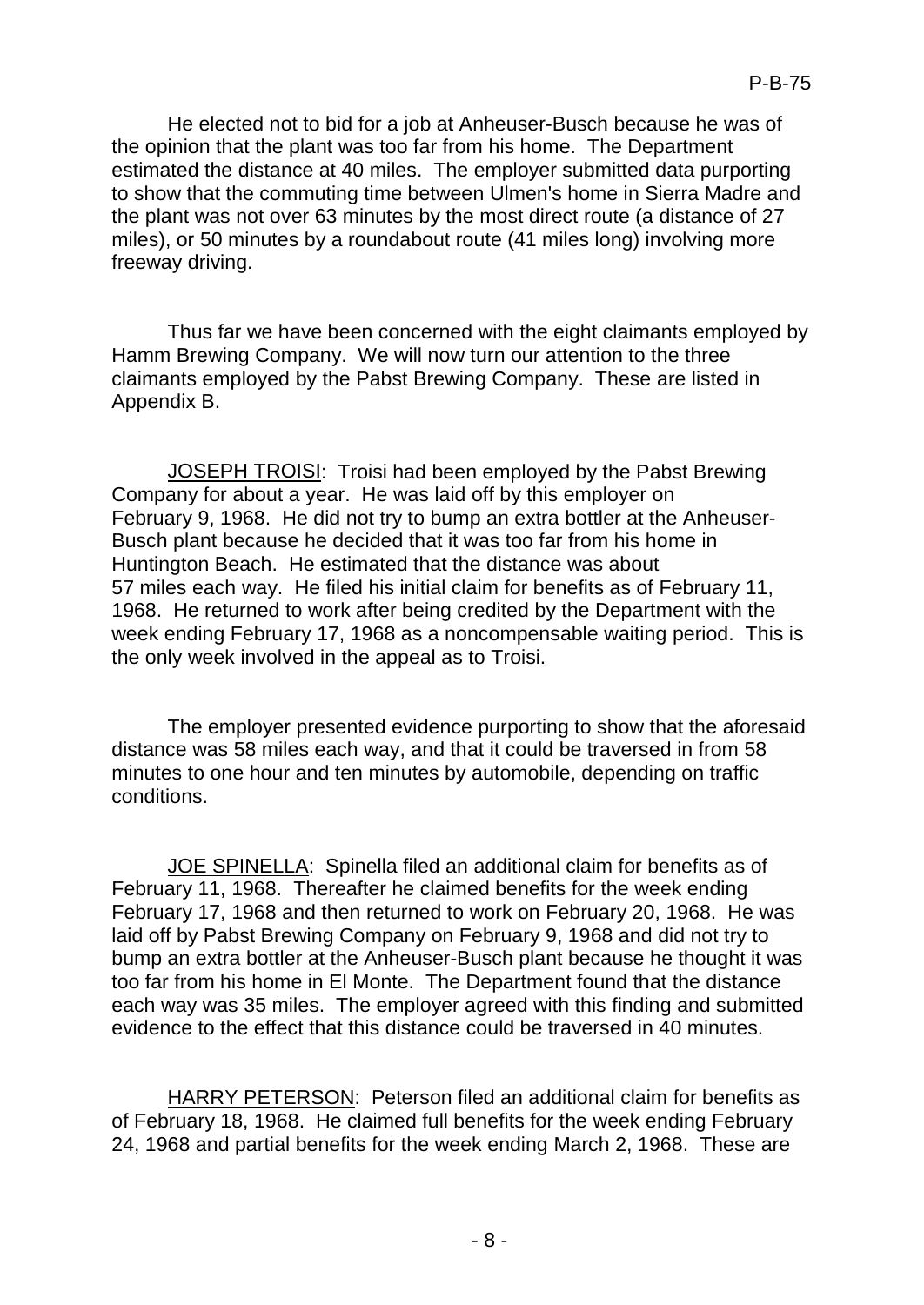the only weeks involved in the appeal as to Peterson. He was laid off by the employer on February 16, 1968. He did not try to bump an extra bottler at the Anheuser-Busch plant because he thought that it was too far from his home in Azusa. The Department found that the distance between the two points was 50 miles and that the travel time over this distance would be from one and a half to two hours each way. The employer presented evidence purporting to show that this distance could be traversed in 45 minutes on the freeway system.

Work cards entered as exhibits for the 11 claimants involved in this case show that seven of the claimants had specific opportunities for work at Anheuser-Busch for the periods of entitlement to benefits involved, which for one reason or another they did not take advantage:

| Claimant       | Week of Opportunity |
|----------------|---------------------|
| Peterson       |                     |
| <b>Beattie</b> | $2 - 04 - 68$       |
| Ulmen          |                     |
| Heaslet        | $2 - 04 - 68$       |
| Rowe           | 1-28-68 & 2-04-68   |
| Ewing          |                     |
| Mays           | $2 - 04 - 68$       |
| Troisi         |                     |
| <b>Barry</b>   | $1 - 28 - 68$       |
| Spinella       | $2 - 11 - 68$       |
| Pfirrman       | 1-28-68             |
|                |                     |

We note in passing that an examination of the work cards also reveals that various claimants, including the four claimants who did not have specific opportunities for work at Anheuser-Busch for the periods of entitlement involved herein, did have work opportunities at other breweries during these periods of entitlement of which for one reason or another they did not take advantage. We also note that claimant Barry missed a work opportunity at Hamm Brewing Company on January 30, 1968.

The travel times testified to by the claimants are, at best, educated guesses of the times involved. The travel times presented by the employer resulted from actually driving the distances involved at representative times of day. We therefore resolve the conflict in travel times by finding that the travel times submitted by the employer more accurately represent the actual travel times.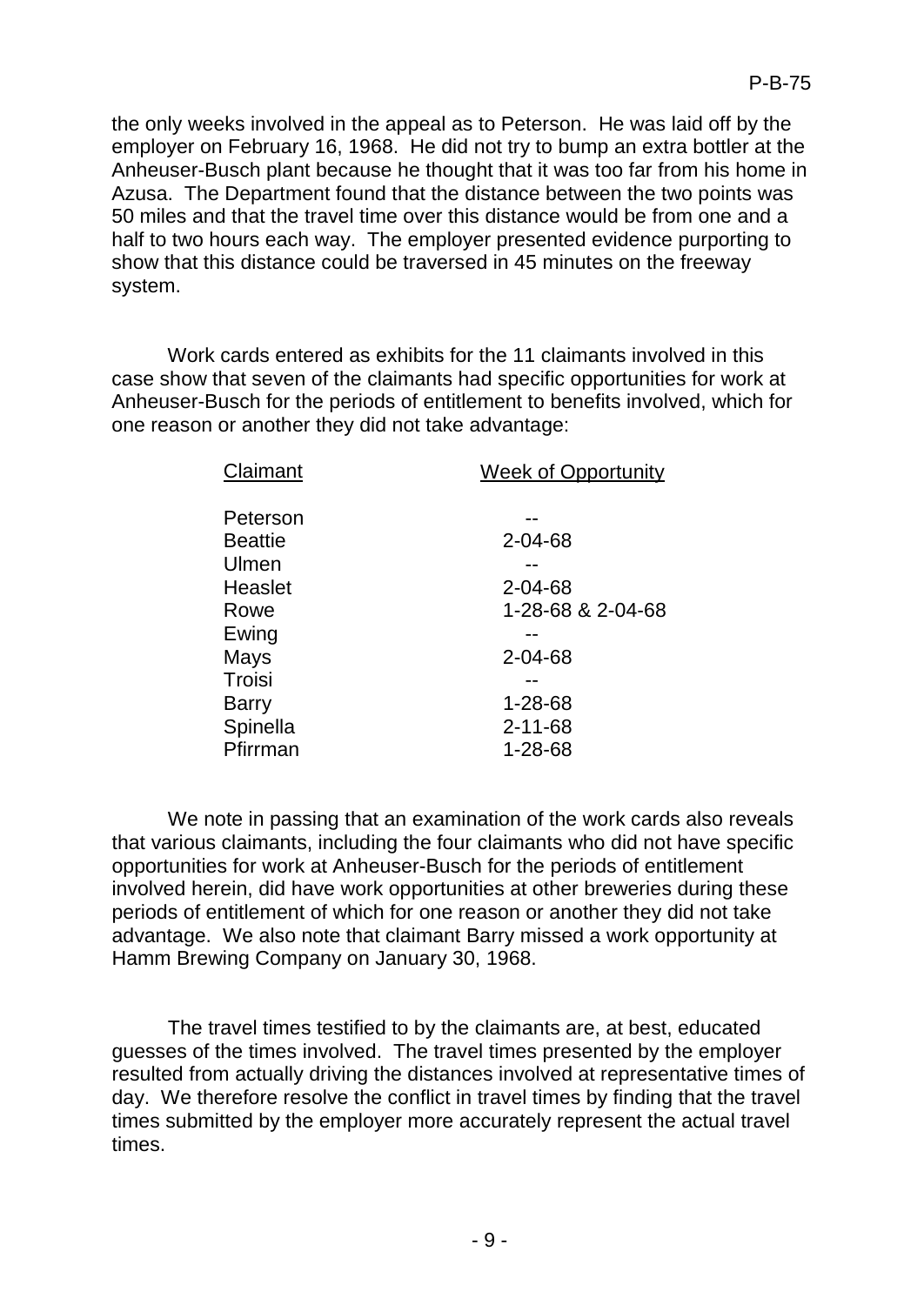None of the claimants, upon being interviewed by the Department, gave as a reason why they would not work at Anheuser-Busch that they might have difficulty getting to and from work because of changes in shifts. This matter was raised by the claimants for the first time at the hearings held before the referee.

#### REASONS FOR DECISION

Subdivision (b) of section 1257 of the code provides that an individual is disqualified for unemployment benefits if he, without good cause, refused to accept suitable employment when offered to him, or failed to apply for suitable employment when notified by a public employment office.

Subdivision (b) of section 1253 of the code provides in part that a claimant shall register for work and report at a public employment office "or such other place as the director may approve."

In the instant case the claimants were instructed by the Department to report for work to their union. Part of the responsibility of the claimants in carrying out this instruction would be to act or not act in a manner which would preclude an opportunity for suitable employment. In failing to sign up for the jobs about which they were notified that were available at Anheuser-Busch, the claimants failed to carry out this responsibility because it is evident from the above table that many job opportunities were lost because of the failure of the claimants to sign up.

In Benefit Decision No. 6554, the claimant was a marine fireman and oiler in the maritime industry. With the approval of the Department, such individuals seek employment through their union hiring hall by "throwing in" their cards as required by union regulations. In that case the claimant failed to "throw in" his card on an occasion because he did not want a particular job. This board held that such conduct resulted in a disqualification under subdivision (b) of section 1257 of the code since the failure to "throw in" the card was a failure to apply for suitable employment.

In the instant case the failure of the claimant to sign up is equivalent to the failure of the claimant in Benefit Decision No. 6554 to "throw in" his card.

We therefore are presented with the question of whether the claimants "failed to apply for suitable employment" without good cause. (Although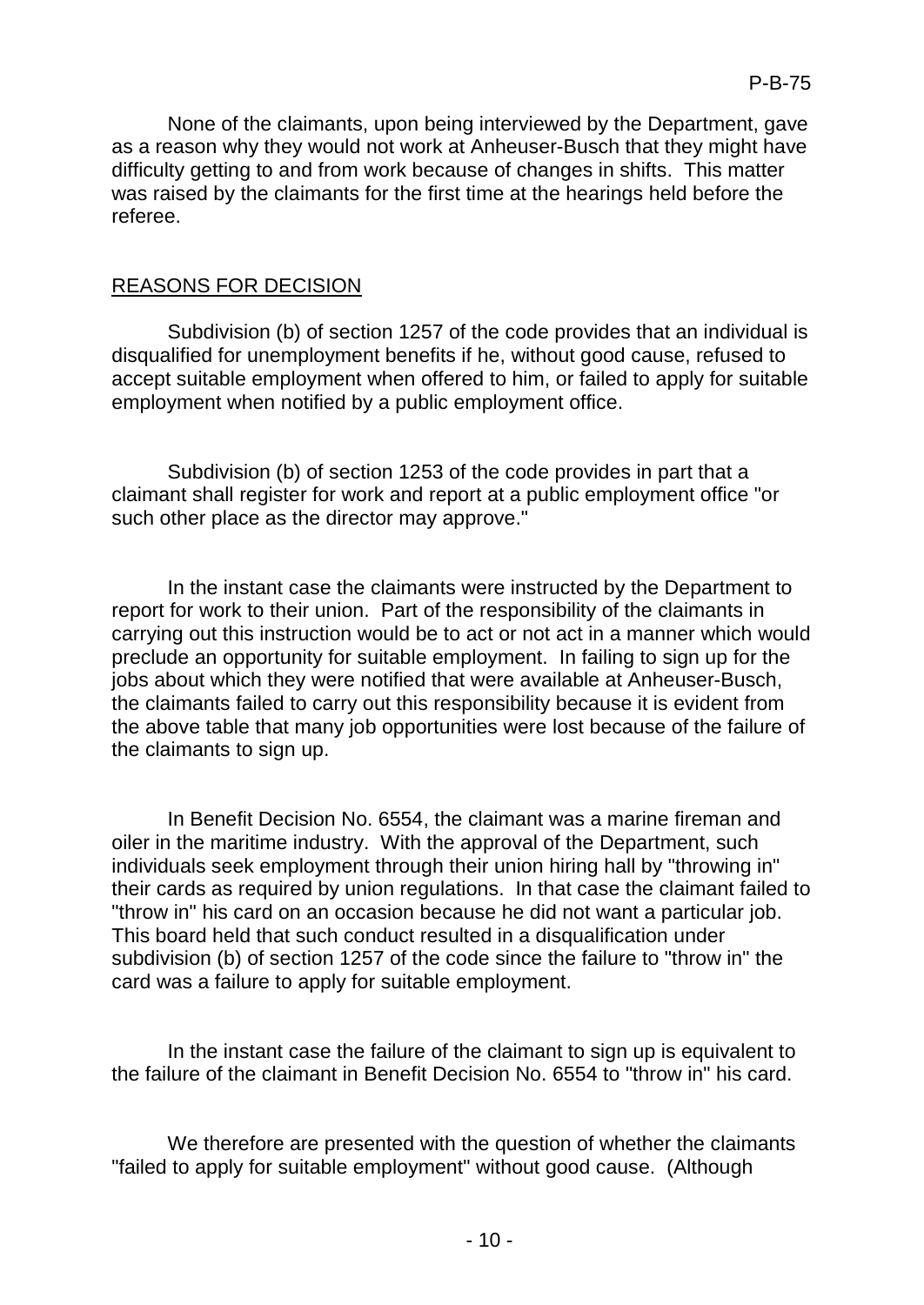subdivision (b) of section 1257 of the code is in terms of a failure to apply for suitable employment "when notified by a public employment office," such condition is satisfied when, as here, the notification of suitable employment has been supplied by the union which has been furnishing appropriate employment opportunities to its members with the approval of the Department. (Benefit Decision No. 6554)

We next turn to the question of good cause. In Tax Decision No. 515 this board stated:

"What constitutes good cause is not defined in the Act or by regulations. It must be separately determined from the facts of each situation. It has been held that good cause has no fixed meaning, but must depend upon the circumstances of each case to be determined by the sound discretion of the court. . . . The mere advancing of an excuse is not sufficient. There must be a substantial or legal cause as distinguished from an imaginary pretense. . . . Similarly, good cause means a substantial reason and one that will afford a legal excuse. . . . It is expected that where good cause is asserted, that degree of diligence men of ordinary prudence would have used under similar circumstances was exercised. . . . Factors beyond an individual's control may constitute good cause for failure to take required action where it is shown that the failure was due to fraud, accident, surprise or adventitious circumstances. . . ."

Two bases are advanced by the claimants for a finding of good cause; namely, excessive travel time and frequent shift changes which would prevent or make difficult the establishment of a means of transportation to and from work.

In Appeals Board Decision No. P-B-25 we held that no single standard of travel time can be devised and applied in all situations. We also held in that case that travel time of one and one-half hours was not unreasonable, at least for a reasonable period of time until a problem of transportation could be otherwise solved.

In the instant case the most credible evidence is that the longest transportation time involved is an hour and ten minutes. Since the claimants expected their layoffs to be of brief duration, and such was the case, we find

that the claimants did not exercise that degree of diligence which men of ordinary prudence would have used under similar circumstances in refusing to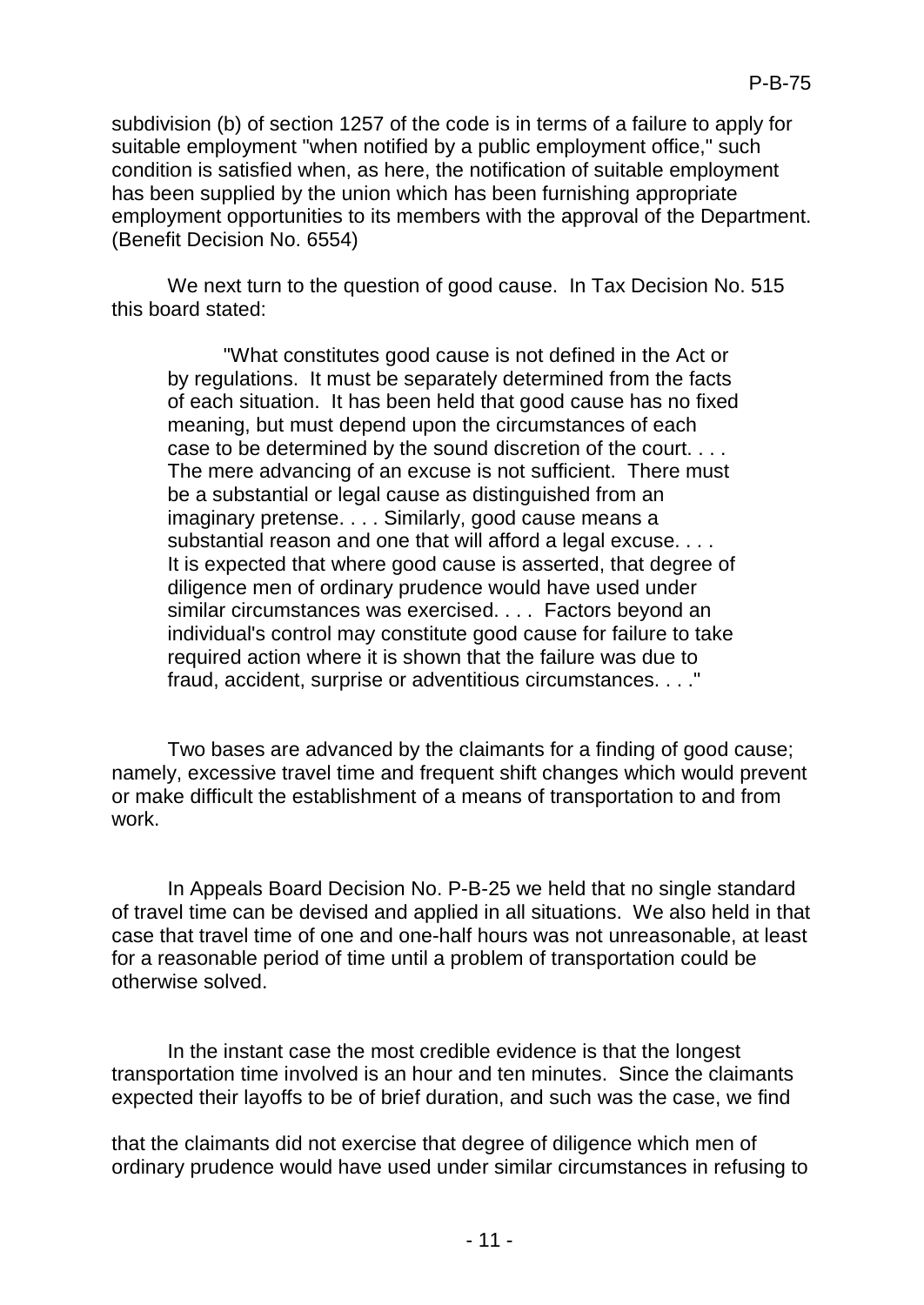travel for the lengths of time involved. Transportation time therefore cannot form the basis for a finding of good cause.

The frequent changes of shifts was not advanced as a basis for a finding of good cause until the times of hearing before the referee. Also, it was only conjecture on the part of the claimants that shift changes would in fact take place in regard to them. Again, the claimants expected their layoffs to be of brief duration. In our judgment, and we so find, a man of ordinary prudence under such circumstances would have tried the job out, and then if transportation problems arose which could not be solved by ordinary prudence (Appeals Board Decision No. P-B-25), a decision as to what course of action to take would then be made. Instead, the claimants refused to give the job a try. Accordingly, no good cause exists.

The claimants therefore failed to apply for suitable employment when notified by a designate of the Director of the Department of Human Resources Development without good cause within the meaning of subdivision (b) of section 1257 of the code.

Under subdivision (b) of section 1260 of the code the period of disqualification to be assessed under subdivision (b) of section 1257 of the code is from two to ten weeks. In light of the facts that the period of unemployment was of short duration and since it is alleged that the claimants were available for work at four of the breweries, we find that a three-week period of disqualification is appropriate for each of the claimants herein.

Since the claimants are disqualified for all of the periods of entitlement to benefits involved herein, we need not decide the question of entitlement to benefits under subdivisions (c) and (e) of section 1253 of the code.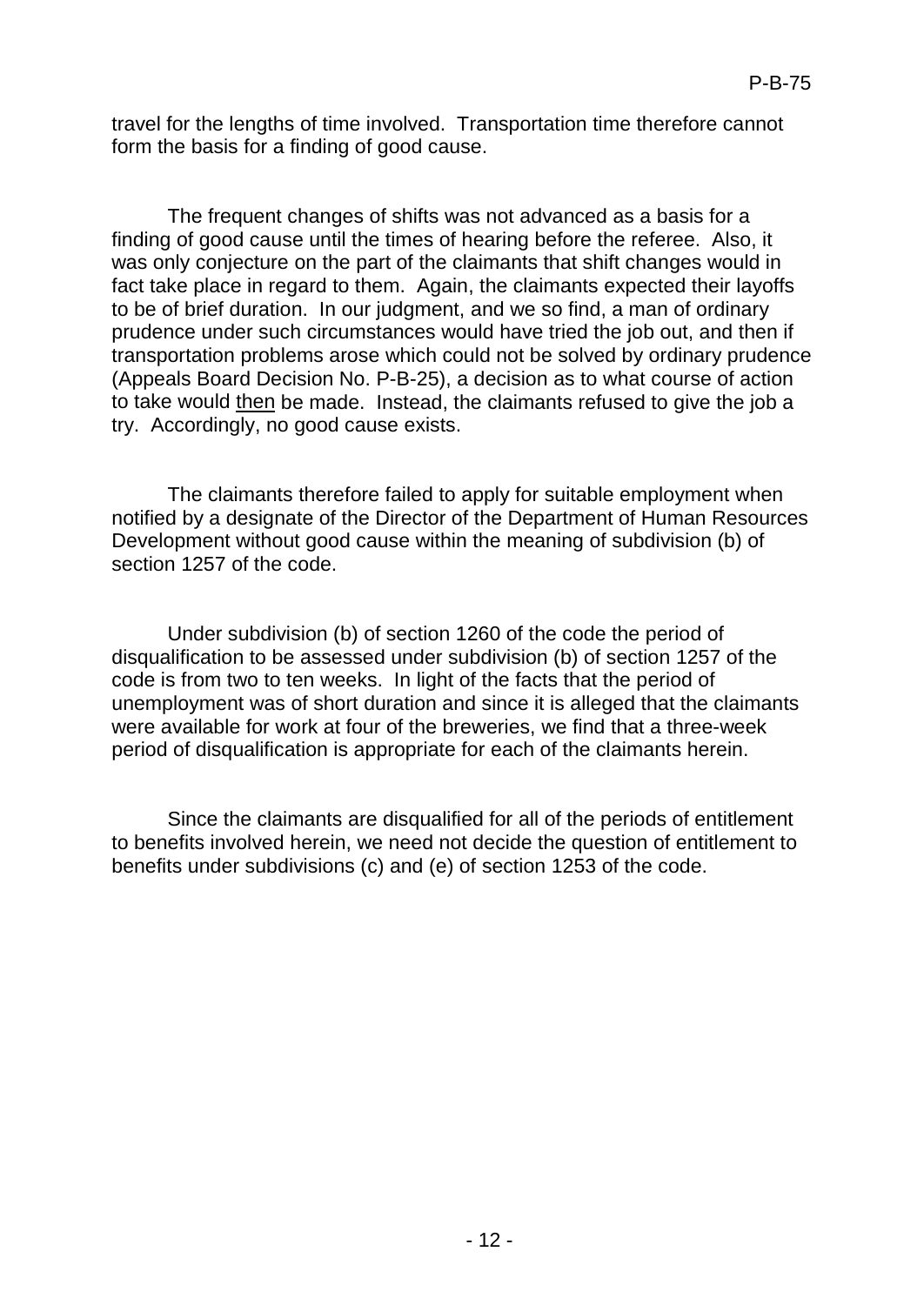## **DECISION**

The decision of the referee is reversed. The claimants are disqualified for benefits under subdivision (b) of section 1257 of the code for three weeks each as provided by subdivision (b) of section 1260 of the code. The questions of the claimants' entitlement to benefits under subdivisions (c) and (e) of section 1253 of the code are not decided.

Sacramento, California, May 26, 1970

## CALIFORNIA UNEMPLOYMENT INSURANCE APPEALS BOARD

ROBERT W. SIGG. Chairman

CLAUDE MINARD

JOHN B. WEISS

DISSENTING - Written Opinion Attached

LOWELL NELSON

DON BLEWETT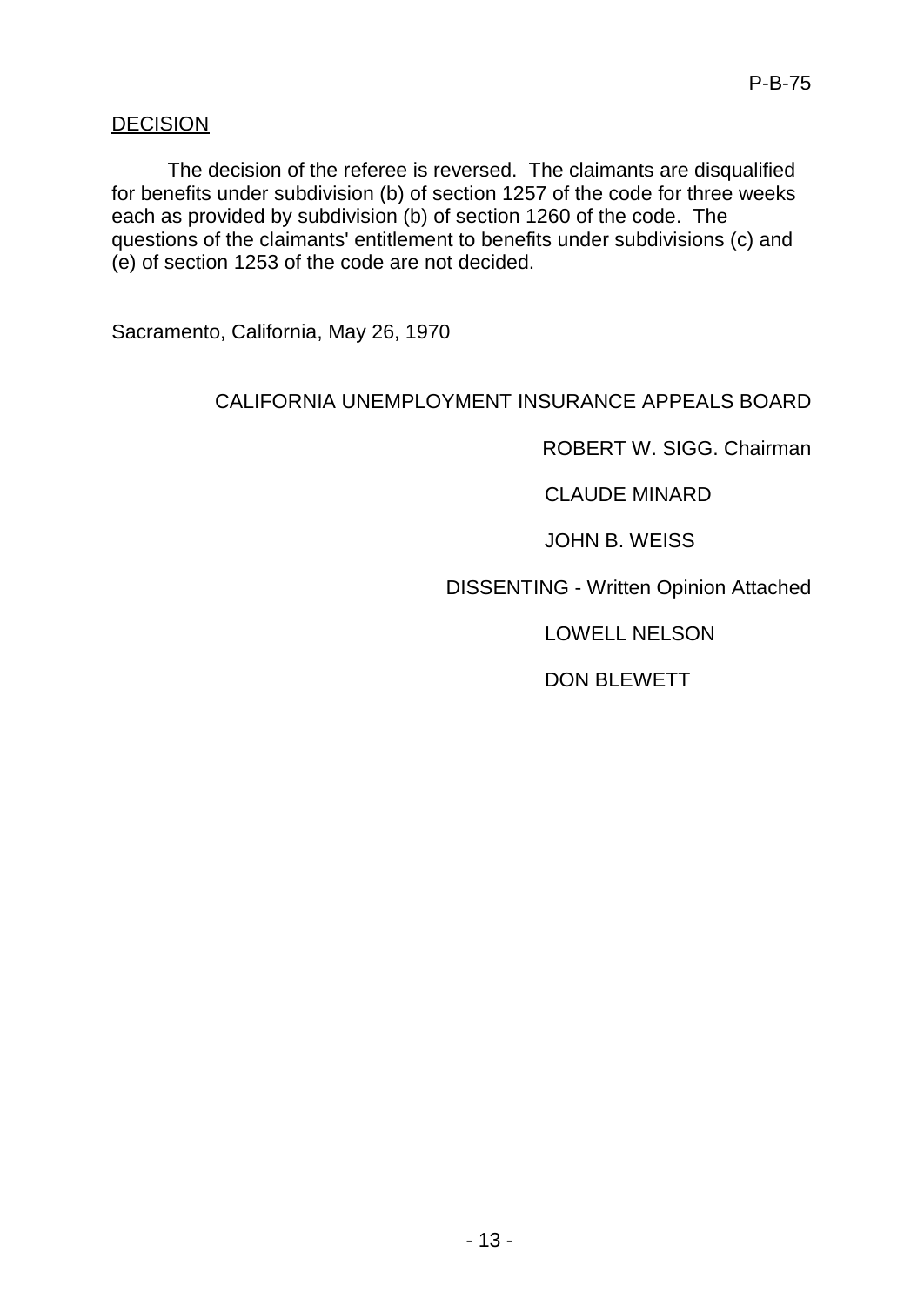## DISSENTING OPINION

The Department and the referee concluded that the claimants herein were not subject to disqualification under section 1257(b) of the code. We agree with this conclusion. We are persuaded by the well-reasoned opinion of the referee which we adopt as our own and set forth as follows:

"Section 1257(b) of the California Unemployment Insurance Code provides as follows:

"'An individual is also disqualified for unemployment compensation benefits if:

"'(b) He, without good cause, refused to accept suitable employment when offered to him, or failed to apply for suitable employment when notified by a public employment office.'

"In the opinion of the referee, the language in this code section is clear and unambiguous. As the California Unemployment Insurance Appeals Board held in Benefit Decision No. 6612, where the statute is clear and unambiguous, its meaning may not be altered by administrative regulation. It is hardly necessary to add that it would be unacceptable for the department, the referee, or the Appeals Board to alter the meaning of a provision of the code which is clear and unambiguous. Since code section 1257(b) is such a provision, the referee must accept it as enacted by the Legislature and scrupulously avoid any strained interpretation thereof.

"Code section 1257(b) provides for a disqualification for benefits for either of two, and only two, kinds of occurrences. The first type of occurrence is a refusal on the part of a claimant to accept suitable employment when offered to him. The second type is a failure on the part of a claimant to apply for suitable employment when notified by a public employment office. The first type entails an offer of employment from an employer.

"In Benefit Decision No. 5537 the Appeals Board held that a claimant may not be disqualified for benefits for refusing suitable work (as distinguished from failing to apply for work) unless an outright offer has been made by an employer.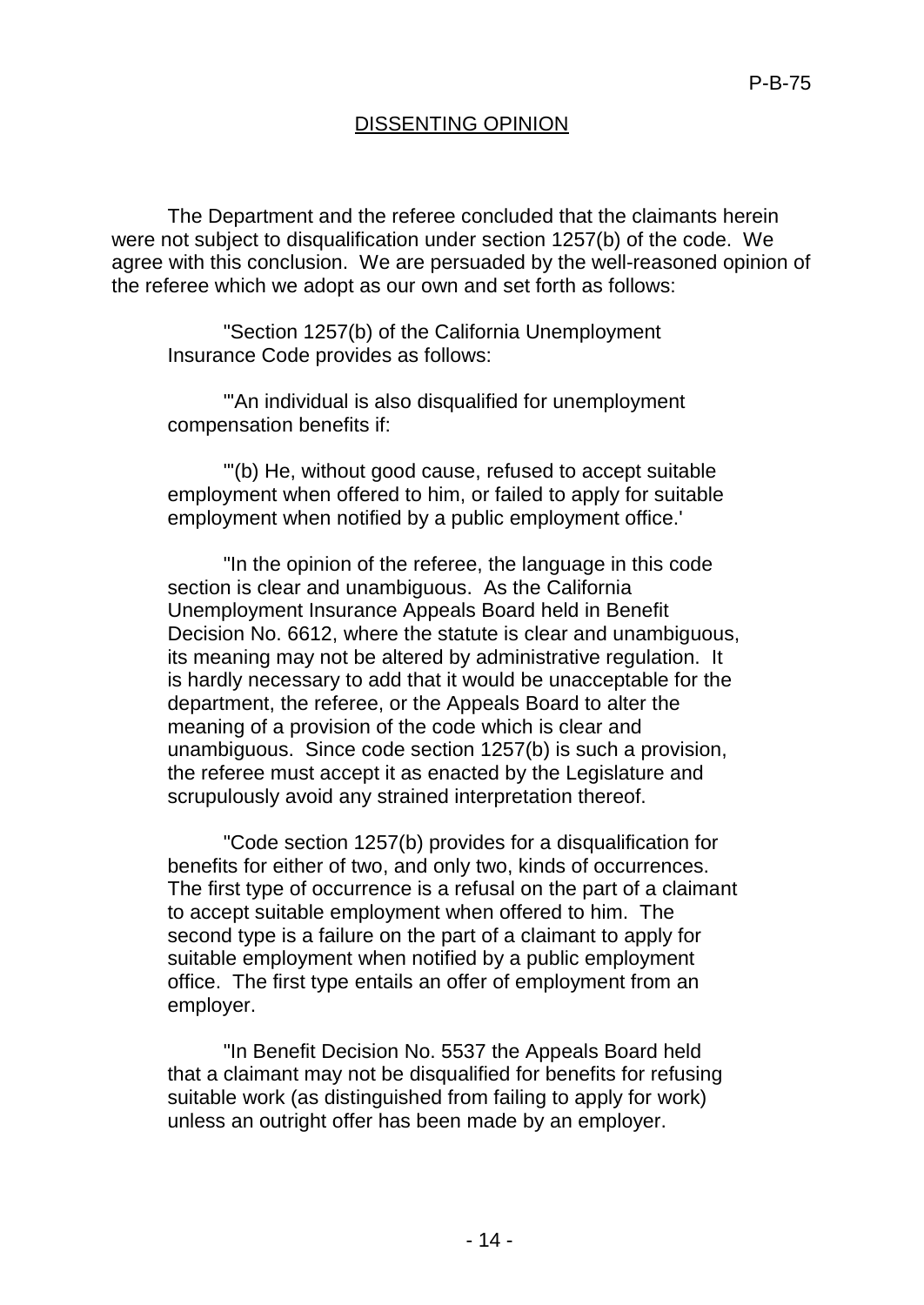"The second type entails an offer by the Department of Employment to a claimant of a referral to an employer.

"Neither of these types of occurrences took place in the instant cases. The record shows that the claimants did not receive an offer of employment from Anheuser-Busch or any other employer. There is no evidence that Anheuser-Busch was even interested in hiring any of the claimants. There is no evidence that Anheuser-Busch had any vacancies for bottlers. The company had some temporary bottlers working at a lesser wage than it was paying its permanent bottlers. It is perhaps likely that Anheuser-Busch did not particularly desire to increase its wage costs by accepting permanent bottlers in place of the temporary bottlers.

"The number of permanent bottlers who were laid off by Hamm and Pabst in the early part of February 1968 was several times as great as the number of temporary bottlers who were employed then by Anheuser-Busch. Obviously the bids of only a fraction of the unemployed permanent bottlers for the positions of the temporary bottlers could have been successful.

"The record does not clearly establish that every single one of the eleven claimants had sufficient seniority to compete successfully for the jobs of the temporary bottlers. It is possible that all of them could have done so, but it is unnecessary for the referee to settle this question. The fact remains that none of the claimants refused an offer of employment within the meaning of code section 1257(b) and Benefit Decision No. 5537 (cited above). Since there was no direct offer of employment from Anheuser-Busch or any other employer, there was no refusal of an offer.

"The next question is whether the claimants failed without good cause to apply for suitable work when notified by a public employment office, within the meaning of the second part of code section 1257(b). The plain fact here is that the public employment office did not notify the claimants that they would be required to apply to Anheuser-Busch for employment.

"Since there was no referral by a public employment office the failure of the claimants to apply to Anheuser-Busch for work is nondisqualitying under the second part of code section 1257(b).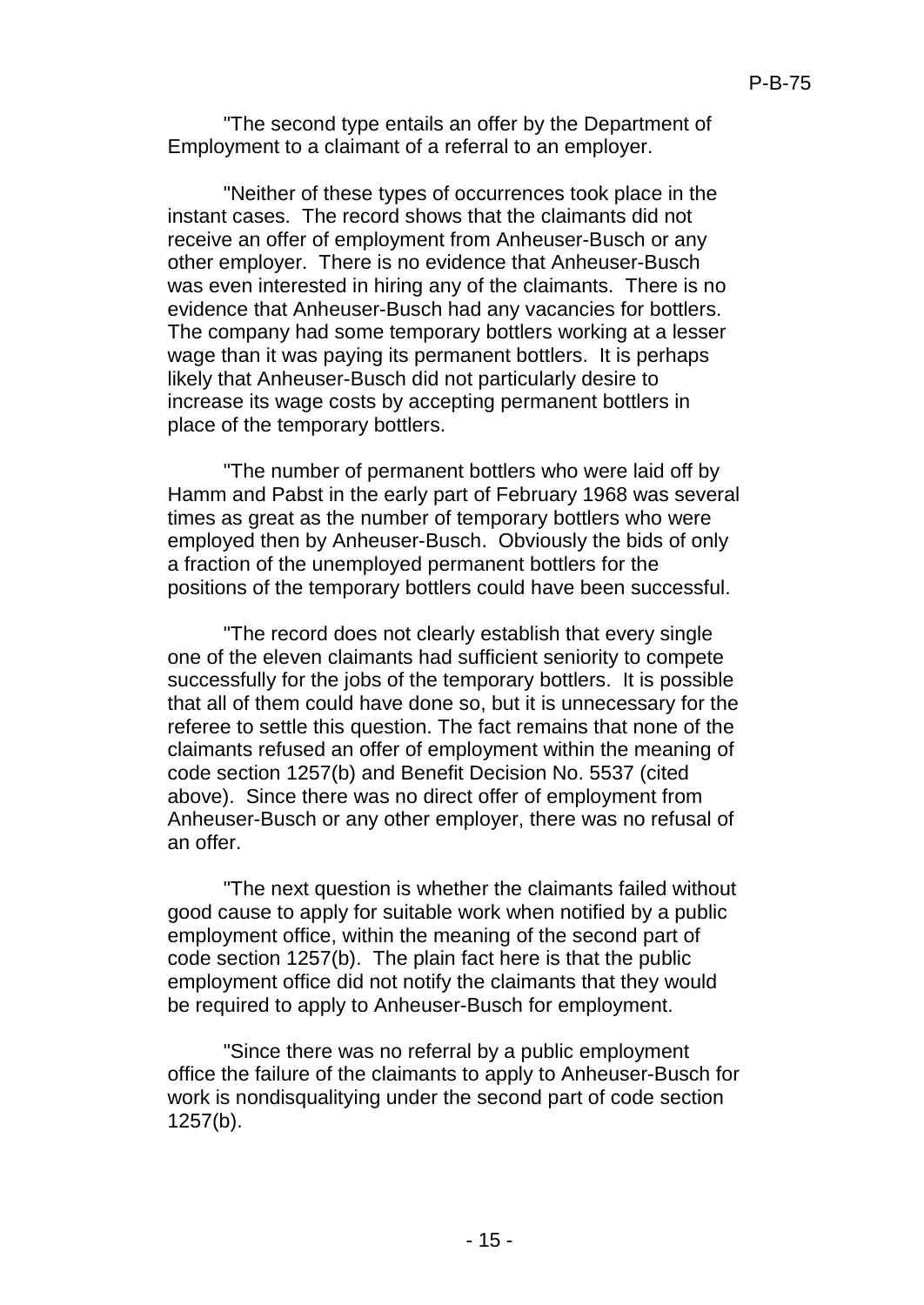"In reaching this conclusion, the referee is not unmindful of Appeals Board Benefit Decision No. 6554. In that decision, the Board considered the case of a maritime worker who had failed to 'throw in' his card at the union hiring hall for a job as a fireman. By virtue of his seniority he could have had the job by bidding for it. He did not do so. In this Board case there was a specific written agreement between the department and the claimant's union which permitted the members of the union to register for work with the union instead of the department and thereby satisfy the registration-for-work requirements of code section 1253(b). (See Appeals Board Benefit Decision No. 1327 for a further discussion of this type of contract between a union and the department.) The Board held in Benefit Decision No. 6554 that the aforesaid maritime worker had failed without good cause to apply for suitable employment when notified by a public employment office. This conclusion was predicated on the finding that the union by virtue of the aforesaid written contract was authorized to act for the department in referring claimant-members to prospective employers.

"The facts of the instant cases are sharply distinguishable from those of the board case just cited. All of the claimants herein registered for work with the department. There was no written contract between the department and their union which permitted them to satisfy the registration-for-work requirements of code section 1253(b) solely by registering with their union, and which thereby relieved them of their obligation to register for work with the department. There was no written agreement which authorized the bottlers' union to act for the department in making referrals of claimants to prospective employers. Thus it is evident that the union herein was not the agent of the department as to referrals of claimants to prospective employers, and Board Decision 6554 does not constitute a precedent for the cases at hand.

"To explore another avenue, the referee will now assume what is not the case, namely, that the union was duly authorized by the department to make referrals to prospective employers. What follows? If this fictitious assumption were valid, the referee would have to take into account Appeals Board Precedent Decision No. 6. In that case a placement interviewer in a public employment office told the claimant that there was an opening for an order filler in a grocery warehouse at a wage of \$3.55 an hour on a shift extending from 6 p.m. to 3 a.m., five days a week. This job was in the claimant's usual line of work. The claimant replied to the interviewer that he preferred a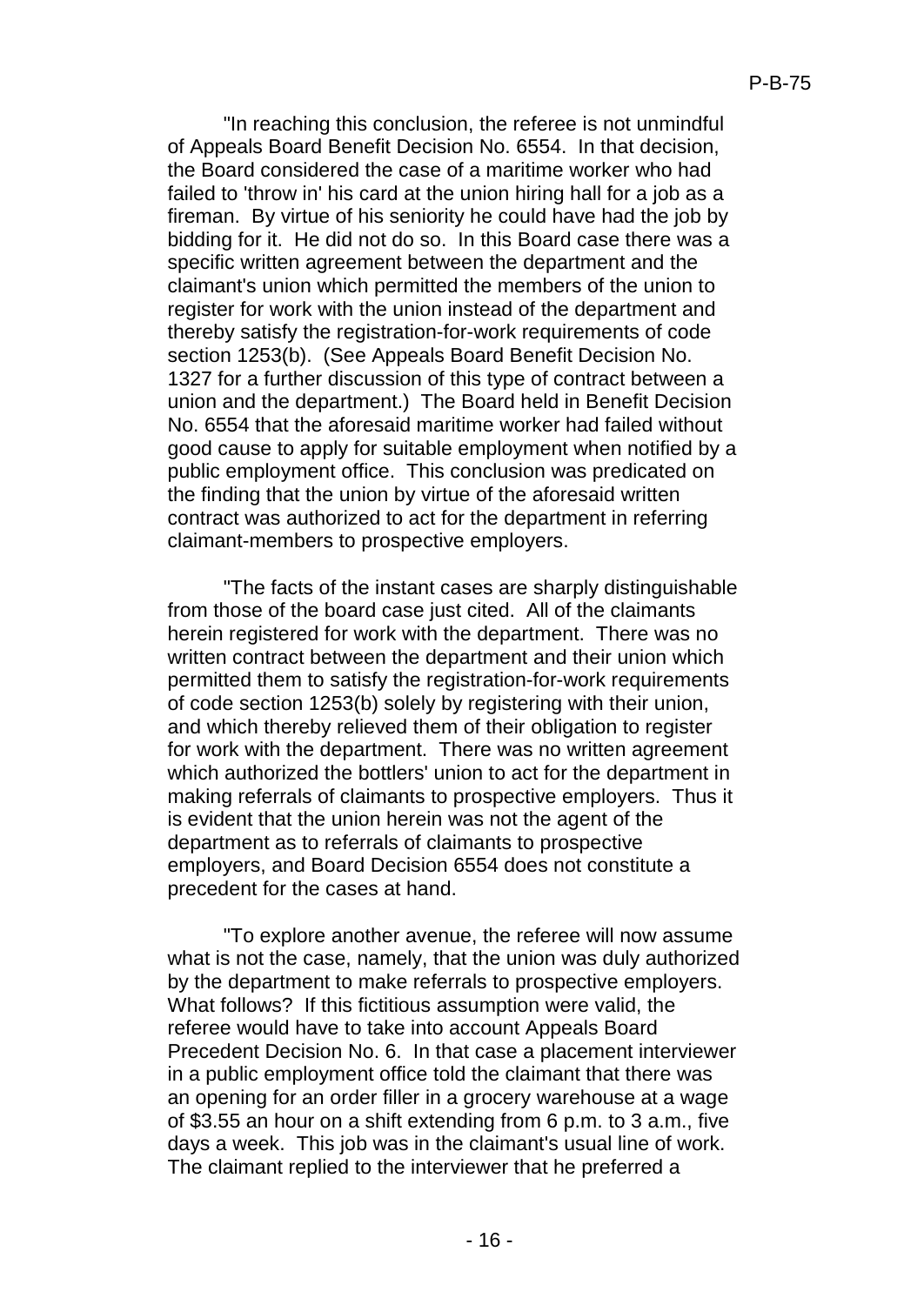daytime job. The interviewer thereupon concluded the conversation by saying to him, 'This is all I have.' She did not tell him that, in her opinion, he had refused a referral to suitable employment, that she would report the alleged refusal to the claims section of the local office, and that he might be disqualified for unemployment benefits by the claims section. The department later disqualified him for his failure to apply to the grocery company. The claimant testified that he would have applied to the employer if he had been informed that he would be disqualified. The Appeals Board held that the claimant had not failed without good cause 'to apply for suitable employment when notified by a public employment office.' In reaching this result the Board reasoned that the placement interviewer had an obligation, which she did not carry out, to inform the claimant clearly that he was being offered a referral to an employer, and that if he rejected the referral, he might be disqualified for unemployment benefits.

"In the instant cases the union did not tell the claimants herein that their failure to try to bump temporary bottlers at Anheuser-Busch was tantamount to a failure to 'apply for suitable employment when notified by a public employment office.' The union did not tell the claimants that they might be disqualified for benefits if they failed to bid for jobs at Anheuser-Busch. On the fictitious assumption that the union was the authorized agent of the department, the union, pursuant to Appeals Board Precedent Decision No. 6 (cited above) would have been under an obligation to give such information to the claimants. It will be recalled that one of the claimants testified - very convincingly, in the opinion of the referee -- that he would have bid for one of the jobs at Anheuser-Busch if he had known that his failure to do so might cause him to be disqualified for unemployment insurance. It is the referee's conclusion that even on the aforesaid fictitious assumption, the claimants would not under Precedent Decision No. 6 have been subject to disqualification under code section 1257(b)."

If we were to conclude that the claimants failed to apply for suitable employment when notified by a public employment office, we would hold that under the facts before us some of the claimants had good cause for failing to do so.

Section 1258 of the Unemployment Insurance Code enumerates various factors which shall be considered in determining whether work is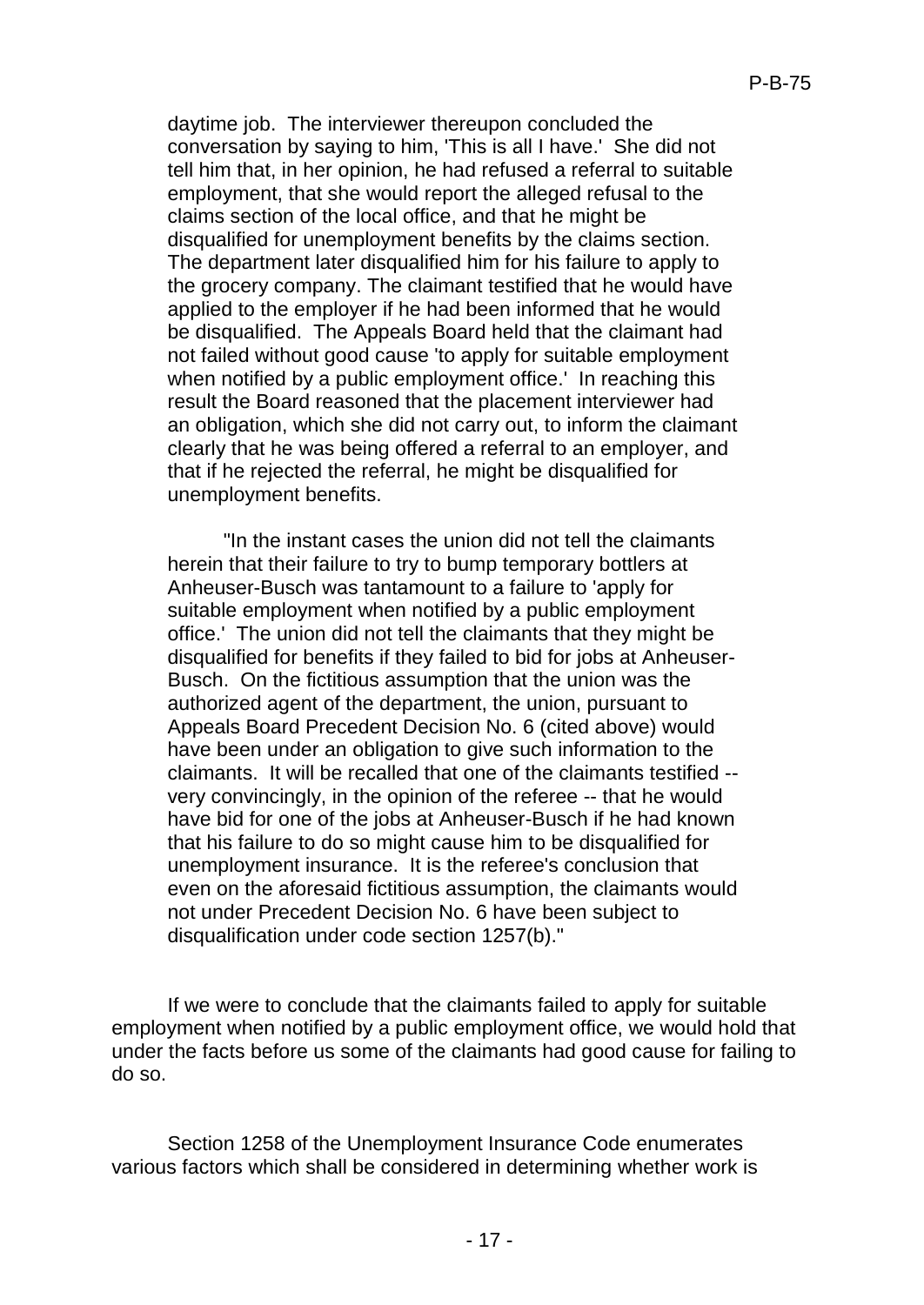suitable. Among those factors are the individual's length of unemployment, prospects of securing local work in his customary occupation and the distance of the available work from his residence. In considering distance of available work, it is appropriate to consider travel time which may vary considerably depending upon the time of day, traffic and road conditions, the driving abilities of the individual and age and condition of the automobile to be used for commuting purposes.

While there is not too much variance in the testimony as to the distance of the available work from the residences of the various claimants, there is considerable conflict as to the travel time. We cannot accept our colleagues' resolution of this conflict.

Our colleagues find that "the travel times testified to by the claimants are, at best, educated guesses of the times involved. The travel times presented by the employer resulted from actually driving the distances involved at representative times of day."

Several of the claimants formerly had worked at Anheuser-Busch. Claimant Heaslet testified that he would leave his home at 6 a.m. in order to report for the shift commencing at 8:15 a.m. There were times when he arrived at the plant just in time to punch in on account of traffic and tieups. He figured it was always necessary to allow at least two hours. Claimant Mays testified to the same effect.

Claimant Rowe had never worked at Anheuser-Busch, but submitted into evidence a statement prepared by a traffic expert for an automobile club who said the claimant should allow one and one-half to two hours travel time from his home in Downey to the plant. This is in contrast to the testimony of the employer's witness that the distance is 40 miles and can be traveled in 41 minutes.

Claimant Peterson testified he had formerly worked at Anheuser-Busch and that from his home at that time it was 49 miles one way requiring a travel time of one and one-half to one and three-fourths hours. He would have an additional three or four miles to travel from his present residence. The employer testified this distance could be traveled in 45 minutes.

It is obvious from the foregoing that at least as to some of these claimants, their testimony cannot properly be considered as "educated